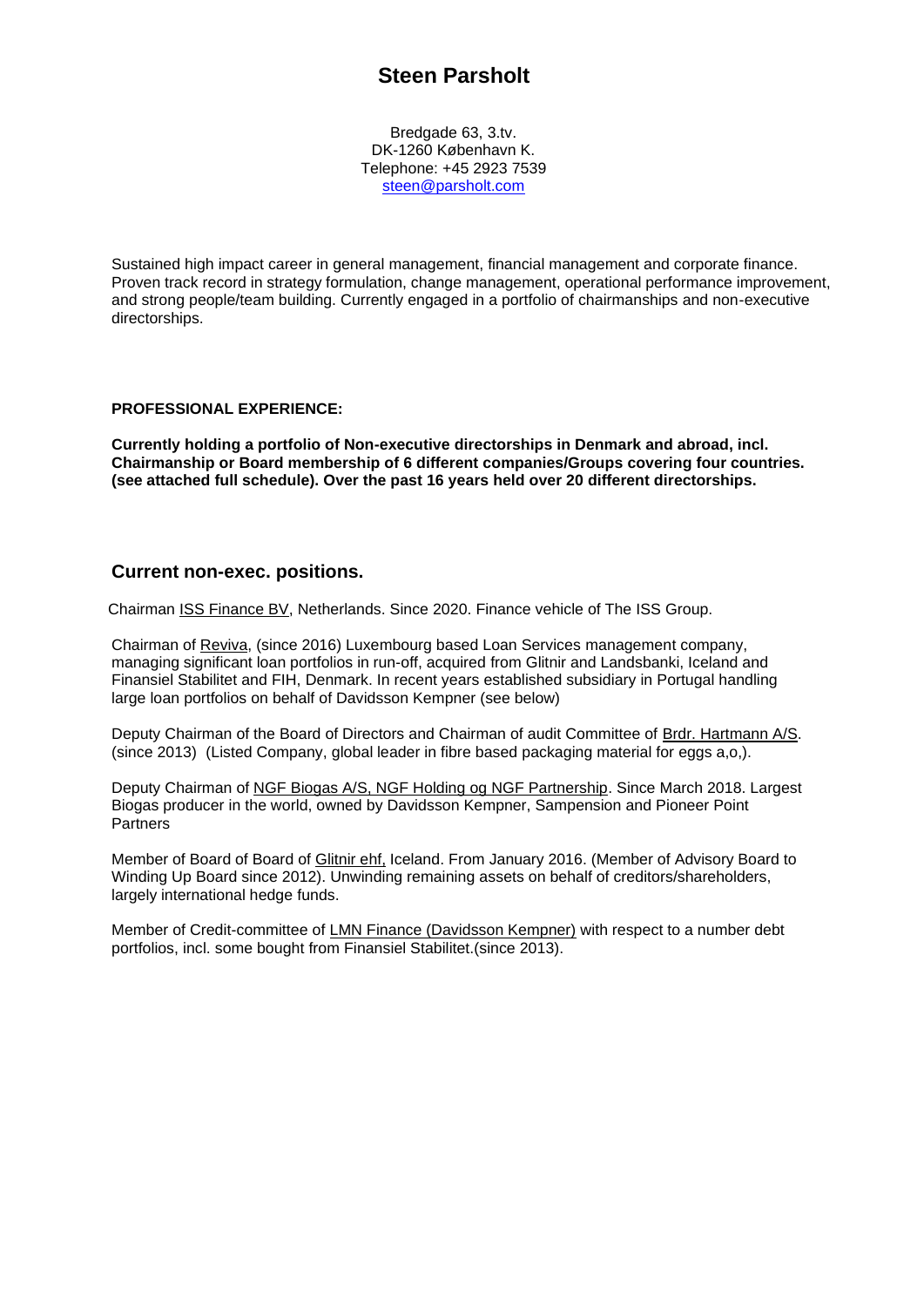#### **Completed Non-executive positions.**

Chairman of Dades A/S. (July 2015 – October 2021)

(Largest privately owned Real Estate Company in Denmark, Owned by Novo A/S, Danielsen Foundation and Tryghedsgruppen. During tenor overseeing significant new investment programme. Overseeing total assets growing from 15 billion to 26 billion DKK). Finished with reaching best ever result in Company's history, and entry of extensive management contract with NREP.)

Member of Board of Directors N2f Management aps. July 2019 – September 2021. Management Company for investment Fund Nordic Secondary Fund, having completed its first fund and raising Fund II in October 2021.

Chairman of Equinox Global Limited. (December 2009 – January 2020) (UK based Credit insurer MGA, writing on behalf of a group of Lloyd's Syndicates. Started from Scratch and held 12.5% ownership. Exited to Nexus Underwirters Management Ltd. in August 2017. Continued as Chairman under new ownership until former CEO took over in january 2020))

Member of Board of Directors of November First (August 2017 – December 2019.) Fintech Start-up, adressing currency exchange, integrated with ERP systems.

Chairman of Secure Holding A/S, Secure Fondsmæglerselskab A/S and Secure Alternative Investments, all in Denmark. (November 2016 – April 2019). Privately owned asset management company and securities dealer.

Chairman, Coinify. (2017 - 2019) Leading Danish, VC Owned trader and payment servicer in crypto curencies, initially primarily Bitcoin, and advisor on the application of Blokchain Technology in Cryptocurrencies. Secured new funding round and strengthened management structure before stepping down. Company exited to Voyager Digital in August 2021.

Member of Board of Directors of Unwire Aps and Unwire Holding Aps., elected by P/E Fund LD Equity (2007 - 2017). Nordic Leader in developing and operating various Mobile platforms, incl. mobile payments and mobile ticketing.

Chairman of Nopco A.S.A, Drammen, Norway. (January 2015- October 2016) Specialised Chemicals company in the Pulp and Paper Industry. Succesfully sold to American Industrial buyer in October, 2016.

Deputy chairman of the Supervisory Board of SFK A/S, elected by P/E Fund LD Equity (March 2009- August 2016) (Global leader in manufacturing and installing fully integrated slaughter houses for pork and cattle). Company sold end August 2016.

#### Chairman of Nyscan A/S (May 2014-July 2016).

(Dealer and service operation of a.o. Scania Trucks from 5 locations in East Denmark.). Suggested by Nordea. Restructuring of business base from being exclusive Scania Dealer to be multiple product dealer and exclusive Iveco dealer East Denmark for large trucks and Copenhagen region for small and medium sized vehicles.

Chairman of Holberg Fenger Holding and Holberg Fenger Invest A/S. ( Oct. 2013 – July 2015) (Real Estate Holding and development Company) – Suggested by Nordea. Secured complete turnaround and full recovery for bank. Stepped down due to conflict with new assignment with Dades.

Member of Board of Landic Property Bonds and associated companies (Owner of 4 large building from sale-lease back with SAS) (2012-2015). Company closed after sale of all assets.

Member of supervisory board of Advis A/S from 2006 to 2014. Exited to Intrum Justitia. (privately owned collections and receivables management company)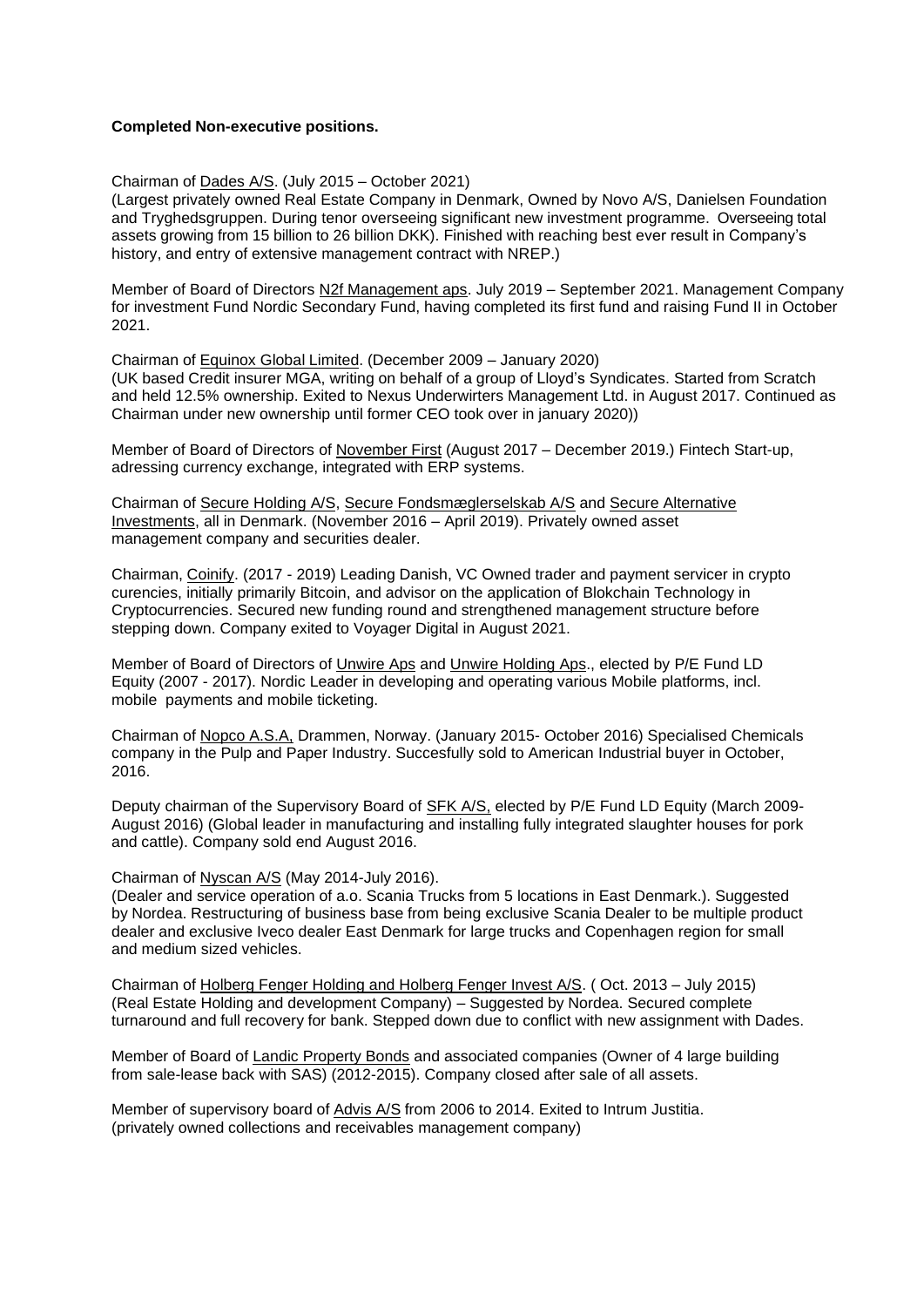Member of supervisory board of Basico A/S and Basico International A/S 2006-2013 (Privately owned consulting and interim management company within finance and related areas)

Member of the Supervisory board of Unison Forsikring (Norwegian Insurance Company, subsidiary of the Sparbanken 1 group) (2008-2013)

Chairman of the Supervisory board of Nordic Corporate Investors ("NCI") and Chairman of the Investment committee in NCI. (2008-2012) – small private Investment Company

Member of the Supervisory board of Vernal A/S, and subsidiaries Tytex A/S and Norafin AG elected by P/E Fund LD Equity (2008-2012)

Member of the Supervisory board of CURA Management A/S (Management Company for publically listed real estate trust) (2005 - 2012)

Member of the Supervisory board of for Company Watch Ltd (UK). (Partially owned by former employer Atradius) (1998-2002 and 2005 - 2011)

Member of the investment committee of LD Equity I (since 2008 - 2017) and LD Equity III (since 2012 -2018)

Advisory Board for Bearing Point, Denmark –(2008-2012).

 $=$   $=$   $\infty$  $=$  $=$  $=$  $=$  $=$  $=$ 

External examiner (Censor) at Copenhagen Business School, Finance (1996 – 2012)

– – – ∞-----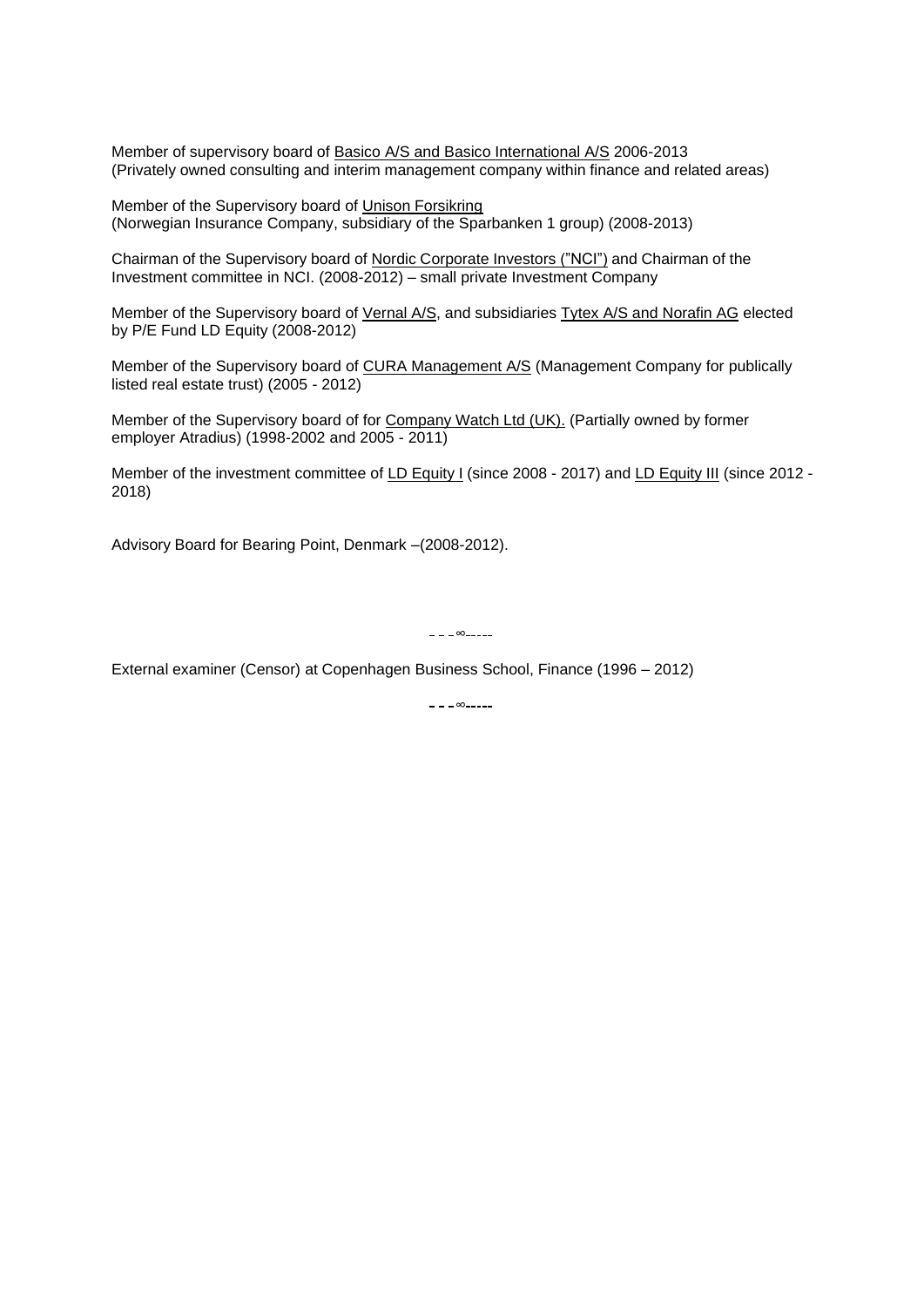# **EXECUTIVE CAREER.**

# **FINANSIEL STABILITET - Feb. 2010 – November 2013**

# **(Government owned company set up late 2008 to unwind collapsed banks).**

## **Oct. 2011 to Oct. 2012, CEO Max Bank of 2011 A/S. Set up to succeed Max Bank A/S after collapse**

- Responsible for managing complete process of isolating viable from non-viable parts.
- Selling off viable parts, separating portfolio, IT Systems etc.
- Managing and adjusting staffing levels to the needs of a bank to be sold and/or unwound, while keeping all services and processes operating in accordance with law.
- Actively engage in collecting and/or restructuring the credit portfolio given rise to banks collapse.

## **and previously very similar process:**

**from Oct 2010, CEO of Eik Bank, Danmark 2010 A/S, set up to succeed Eik bank Danmark A/S and**

**from Feb. 2010, CEO, Finansieringsselskabet of 11.2.2010 (set up to unwind collapsed bank, Capinordic Bank)**

**Chairman of Cantobank, settling and removing all assets and selling empty bank to PFA (2013)**

## **ISS Group - 2006**

**Interim Managing Director for the Holding companies of the ISS Group after the public-to-private acquisition and subsequent delisting of ISS by EQT og Goldman Sachs Capital Partners.**

- Statutory MD and sole employee of the formerly publicly listed company ISS A/S, as well as ISS Global A/S (wholly owned subsidiary), ISS Holding A/S (parent company of ISS A/S) og FS Equity (parent of ISS Holding A/S).
- A number of additional management and board roles around the ISS Group.
- Closely involved in preparation and approval of annual and interim accounts under IFRS as well as prospectus for and issue of 1.3 bn Euro high yield debt securities (incl. US. 144A ) and attendant road show.
- Not involved in day-to-day operational matters. This was undertaken by the wholly owned subsidiary ISS Management A/S, under a management agreement and separate management.

# **Aon NORDIC REGION (2003 – 2005)**

# **COO for the region 2003 and Chairman & CEO 2004-2005.**

- Responsible for the 4 countries in the Nordic region. Member of the European Board.
- Established a Nordic Management Board aimed at overall coordination of 4 individual countries.
- Developed a strategy for closer integration of support functions (Finance, IT, HR) across country borders, as well as a series of specialty competencies, where critical mass was lacking at the individual country level.
- Sharpened market segmentation with special focus on large clients and group schemes/affinities,
- Lead sale of non-strategic business in Finland, amounting to 50% of all Finnish employees.
- Sponsored a number of clean-up processes especially in Norway and Finland both at the operational level as well as in legal structure.
- Reached profitability in all 4 countries and reached highest aggregate result ever.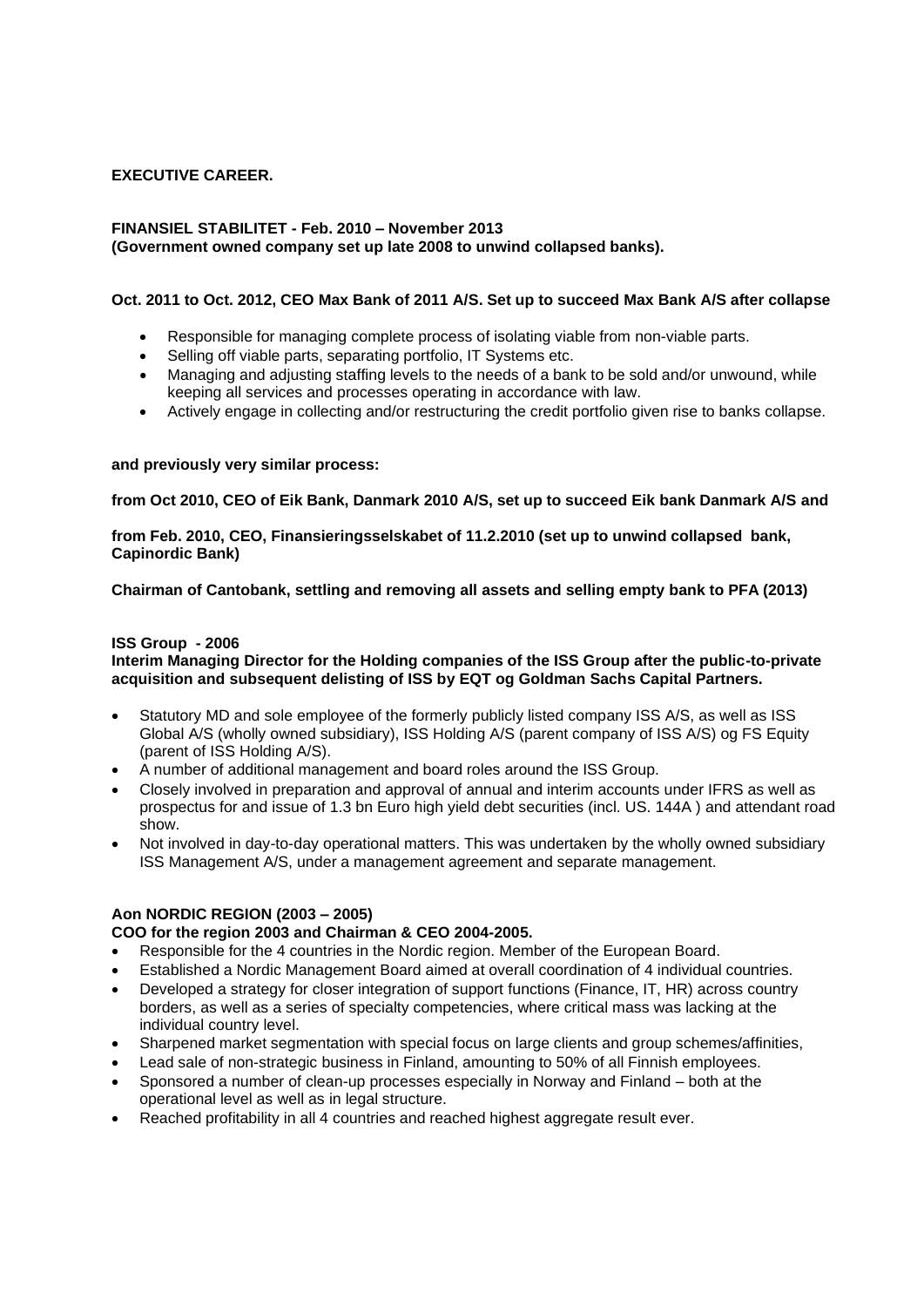# **NCM, NEDERLANDSCHE CREDIET VERZEKERING MAATSCAPPIJ (1996-2002) Member of the Managing Board and subsequently Chairman of the Managing Board (Amsterdam, May, 1999 to June, 2002)**

- Chairman of Managing Board of NCM and Board Member of new joint holding company Gerling NCM (now Atradius) from January 1, 2002. Chaired supervisory boards of subsidiary companies in US and Europe. Responsible for developing convergence business between insurance, banking and capital markets.
- Board member responsible for all large Global accounts. Lead development of integrated receivables management business incl. securitisations and acquisitions in factoring, collections, interim credit management and quantitative default forecasting business
- Chairman of Short-term committee of global trade association Berne Union.

## **Managing Director of NCM EKR Credit Insurance and Director Group Risk Management, NCM Group (Copenhagen, January 1996 – May 1999)**

- First private sector managing director of EKR Credit Insurance, completing privatisation of ownership from Danish Government and executing transition from public sector organisation to private sector (internationally owned) organisation.
- Conceived and implemented a single group risk management structure, built on objective, quantitative analysis and systems.

#### **UNION BANK OF SWITZERLAND LTD, (London 1994 – 1996) Executive Director, Corporate Finance and Capital Markets Division**

- Structured and executed complex capital markets transactions optimising cost of capital, fiscal efficiency and shareholder value.
- Conceived of structure and participated in execution of first Dutch Mortgage securitisation transaction.
- Advised banks and insurance companies in Denmark and Holland on acquisitions and cost efficient capital raising.

# **HAFNIA HOLDING AND HAFNIA MERCHANT BANK - (Copenhagen 1991 – 1994)**

**Managing Director**

- Initially lead corporate finance and capital markets activities at management board level of Hafnia Merchant Bank.
- Following financial stress at the group level managing director at Holding Company, responsible for divestitures domestic and abroad incl. Prolific Life and Pensions, Economic Insurance etc.
- Worked with receivers of ultimately insolvent holding company as consultant until 1996.

#### **CITIBANK AND CITICORP INVESTMENT BANK - (Copenhagen, Milan and New York 1986-1991) Vice President, Head of derivatives sales /financial engineering – North America Citibank, (New York 1990-1991)**

- Refocused derivatives and financial products sales efforts from product sales towards solutions sales.
- Consolidated product sales teams across all types of derivatives into a single solutions driven effort organized by trade sector of clients
- Consolidated and integrated efforts of separate sales teams in Chicago, Los Angeles, San Francisco and New York
- Board member of ISDA (International Swap Dealers Association)

# **Interim Treasurer and Investment Bank head**

# **Citicorp Investment Bank, (Milan, April – July 1990)**

• Catapulted into Milan office to stabilize situation following sudden resignation of 7 senior people

## **Managing Director, Institutional and Investment Banking Head, Country Corporate Officer Citibank and Citicorp, (Copenhagen 1986-1990)**

- Refocused operation to exclusively offer treasury, capital raising and corporate finance.
- Reduced staff from 90 to 60 people
- Transferred all operational banking services to more efficient domestic competitors
- Made Citibank, Denmark profitable for first time since opening 12 years earlier